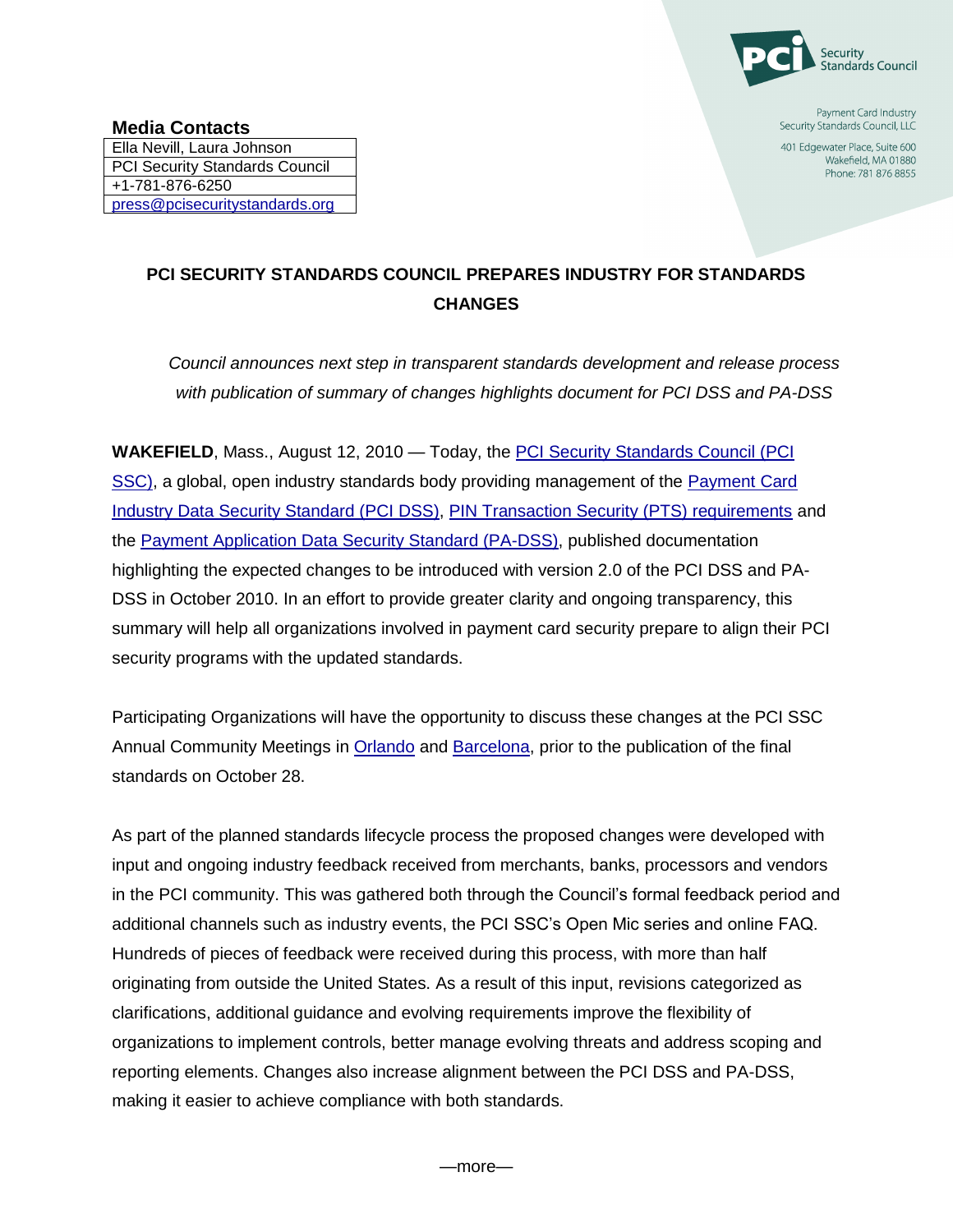Version 2.0 of PCI DSS and version 2.0 of PA-DSS do not introduce any new major requirements. Key updates, clarifications and guidance include:

- Reinforcement of need for thorough scoping exercise prior to PCI DSS assessment in order to understand where cardholder data resides
- Support for centralized logging included in PA-DSS to promote more effective log management
- Validation, within certain requirements, of risk-based approach for addressing vulnerabilities, allowing organizations to consider their specific business circumstances and tolerance to risk when assessing and prioritizing vulnerabilities
- Greater alignment between PCI DSS and PA-DSS to facilitate stronger security practices

"The relatively minor revisions are a testament to the maturity of the standards and their ability to protect sensitive card data," said Bob Russo, general manager, PCI Security Standards Council. "With the changes to the PCI DSS and PA-DSS outlined in advance, organizations will be better prepared to align their security programs with the updated standards and ensure security of their cardholder data."

The document will help stakeholders begin to prepare for discussion of the new versions of the PCI DSS and PA-DSS at the forthcoming Community Meetings in the US and Europe. A more detailed summary of changes and pre-release versions of the revised standards will also be provided to Participating Organizations in early September.

"The Council continues to promote active participation in the development of the standards," said Michael Reidenbach, Executive Vice President and Worldwide Chief Information Officer at Global Payments Inc, and member of the PCI SSC Board of Advisors. "The summary of changes not only gives stakeholders the information they need to plan for the updated standards, but also encourages industry involvement in shaping payment card security."

The summary of changes highlights document is available on our website at [https://www.pcisecuritystandards.org/pdfs/summary\\_of\\_changes\\_highlights.pdf](https://www.pcisecuritystandards.org/pdfs/summary_of_changes_highlights.pdf)